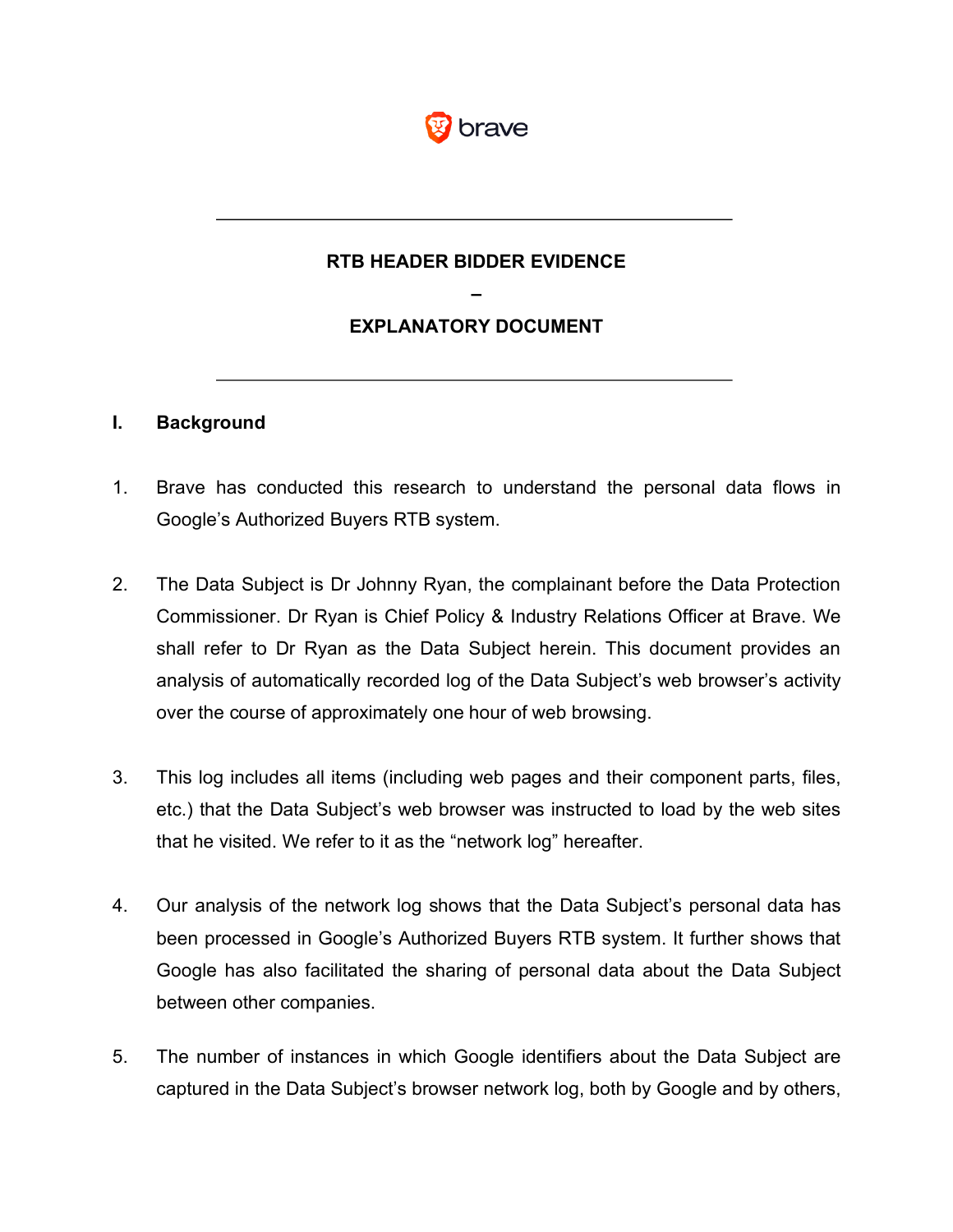reveals the speed and scale of server-to-server RTB broadcasts. As is explained below, this is a fraction of the totality of personal data broadcast in the RTB serverto-server broadcasts during the Data Subject's brief browsing session.

### **II. Methodology**

6. The Data Subject was using Google's Chrome browser, with no extensions installed. The Data Subject had no logins, cookies, or browsing history on the device. The user in affect appeared as a new user without any background at the start of the browsing session.

# **III. Proof that the Data Subject's personal data were broadcast by Google in Authorized Buyers bid requests**

- 7. The network log reveals that the data subject's personal data was broadcast in bid requests. In particular, Google's encrypted user identifier "google\_gid" about the Data Subject were present in the network log.
- 8. These identifiers are not anonymous. Rather they are pseudonymous.<sup>1</sup> As Recital 30 of the GDPR summarises:

"Natural persons may be associated with online identifiers provided by their devices, applications, tools and protocols, such as internet protocol addresses, cookie identifiers or other identifiers such as radio frequency identification tags. This may leave traces which, in particular when combined with unique identifiers and other information received by the servers, may be used to create profiles of the natural persons and identify them."2

<sup>1</sup> <sup>1</sup> See GDPR 4 (5), and Recital 26.

<sup>2</sup> GDPR, Recital 30.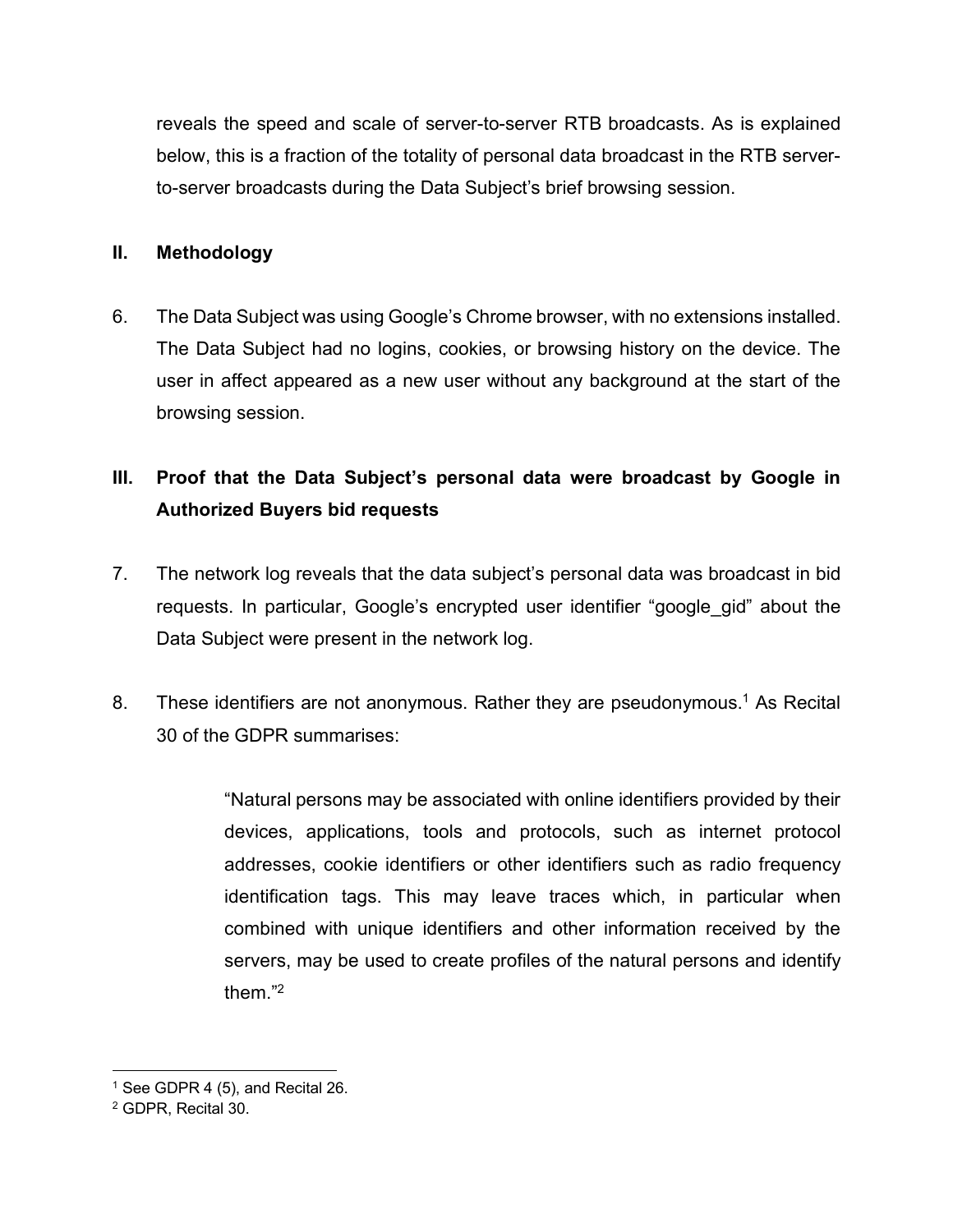- 9. The network log only records network traffic that passes through the Data Subject's computer. It does not therefore show the initial server-to-server RTB auction from Google. However, it does show the consequences, in particular the proliferation of Google's user identifiers for the Data Subject among companies that are not Google. In fact, the network log shows that Google identifiers for the Data Subject are first used by companies other than Google, rather than by Google itself. The various companies using Google's identifiers therefore must have received them in RTB (server to server) post-bid request cookie matching. We have provided an accompanying sequence diagram to show the stages of this process.
- 10. In our analysis of only one hour of web browsing by the Data Subject, "google gid" identifiers about the Data Subject were used 318 times in network traffic from ten companies participating in RTB auctions. These ten companies each obtained a "google\_gid" identifier from a "cookie matching" process. Cookie matching allows companies to cross-reference their identifiers for the same person. This in turn allows participants who have previously profiled the Data Subject to know that the Data Subject is the same person that they have previously profiled so that they can update their profile about him and decide whether to bid for his attention.<sup>3</sup>
- 11. The ten companies were only allowed to use Cookie Matching to receive a "google\_gid" from Google because they had each won RTB auctions. <sup>4</sup> We cannot know how many other companies participated in these auctions, and thereby received the Data Subject's personal data in bid requests from Google.<sup>5</sup> However, Google's documentation attests that at least 833 or 2,033 companies receive personal data from it during RTB auctions.6 The Data Subject is therefore likely to

<sup>1</sup> <sup>3</sup> See "Cookie matching", Authorized Buyers, 25 June 2019 (URL: https://developers.google.com/authorized-buyers/rtb/cookie-guide). 4 See "Cookie matching", Authorized Buyers, 25 June 2019 (URL:

https://developers.google.com/authorized-buyers/rtb/cookie-guide).<br><sup>5</sup> For detail on the personal data contained in bid requests see "Authorized Buyers Real-Time Bidding Proto", Google (URL: https://developers.google.com/authorized-buyers/rtb/realtime-bidding-guide).

<sup>6</sup> "Ad Manager and Ad Exchange program policies: Ad Technology Providers", Google Ad Manager Help (URL: https://support.google.com/admanager/answer/9012903) for the list of 833 companies that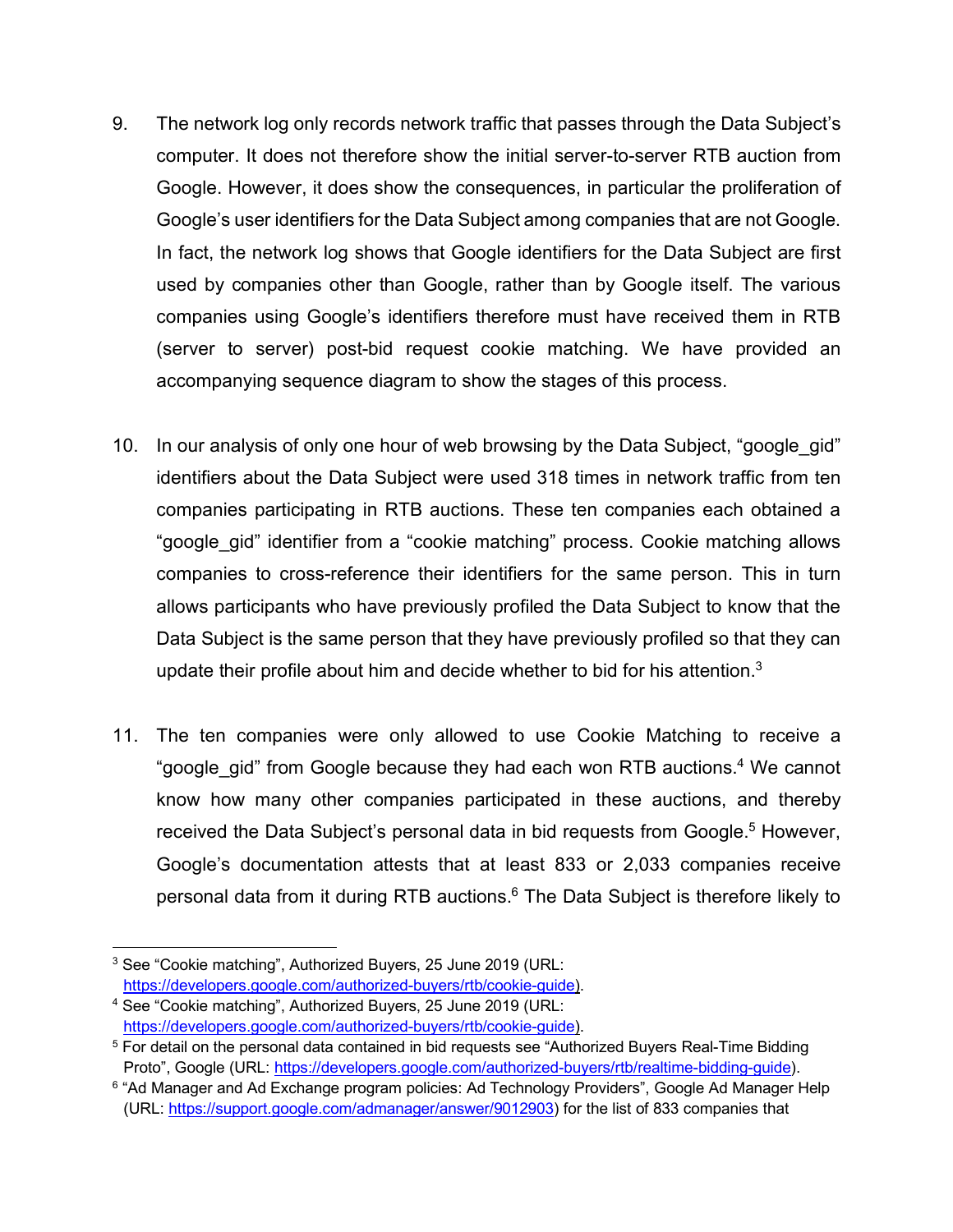have had his personal data profiled by a vast array of companies, rather than just the ten recorded in the network log.

12. The network log does not show Google's server-to-server "cookie matching" with other companies, because the data subject's computer is not privy to what happens between servers. However, we are able to understand what does occur between servers because of Google's cookie matching documentation, which sets out in detail how this system sends additional personal data.<sup>7</sup> The further identifiers and other personal data broadcast from Google's ad exchange server to auction participants' servers are set out in detail in Google's "Authorized Buyers" protocol.<sup>8</sup> (This protocol was presented in evidence with the initial complaint.)

### **IV. Google's new real-time bidding GDPR "workaround"**

<u>.</u>

13. The network log also shows that Google allowed companies to work around GDPR protections that Google purports to observe. Google's documentation says (emphasis added):

> In another component of Google's cookie matching code, called pixel matching, Google algorithmically selects **an additional buyer** whose cookie can be matched with the Google User ID. Google then places a match tag onto the impression, and includes the chosen buyer's URL in the

Google shares personal data with in the European Economic Area. See "Ad Exchange Certified External Vendors", Google Developers (https://developers.google.com/third-party-ads/adx-vendors) for the list of 2,033 companies that Google shared personal data with – it is not clear whether this list also applies in the European Economic Area.

<sup>&</sup>lt;sup>7</sup> "Ad Manager and Ad Exchange program policies: Ad Technology Providers", Google Ad Manager Help (URL: https://support.google.com/admanager/answer/9012903) for the list of 833 companies that Google shares personal data with in the European Economic Area. See "Ad Exchange Certified External Vendors", Google Developers (https://developers.google.com/third-party-ads/adx-vendors) for the list of 2,033 companies that Google shared personal data with – it is not clear whether this list also applies in the European Economic Area.

<sup>&</sup>lt;sup>8</sup> Authorized Buyers Real-Time Bidding Proto, Authorized Buyers, last updated 10 July 2019 (URL: https://developers.google.com/authorized-buyers/rtb/realtime-bidding-guide).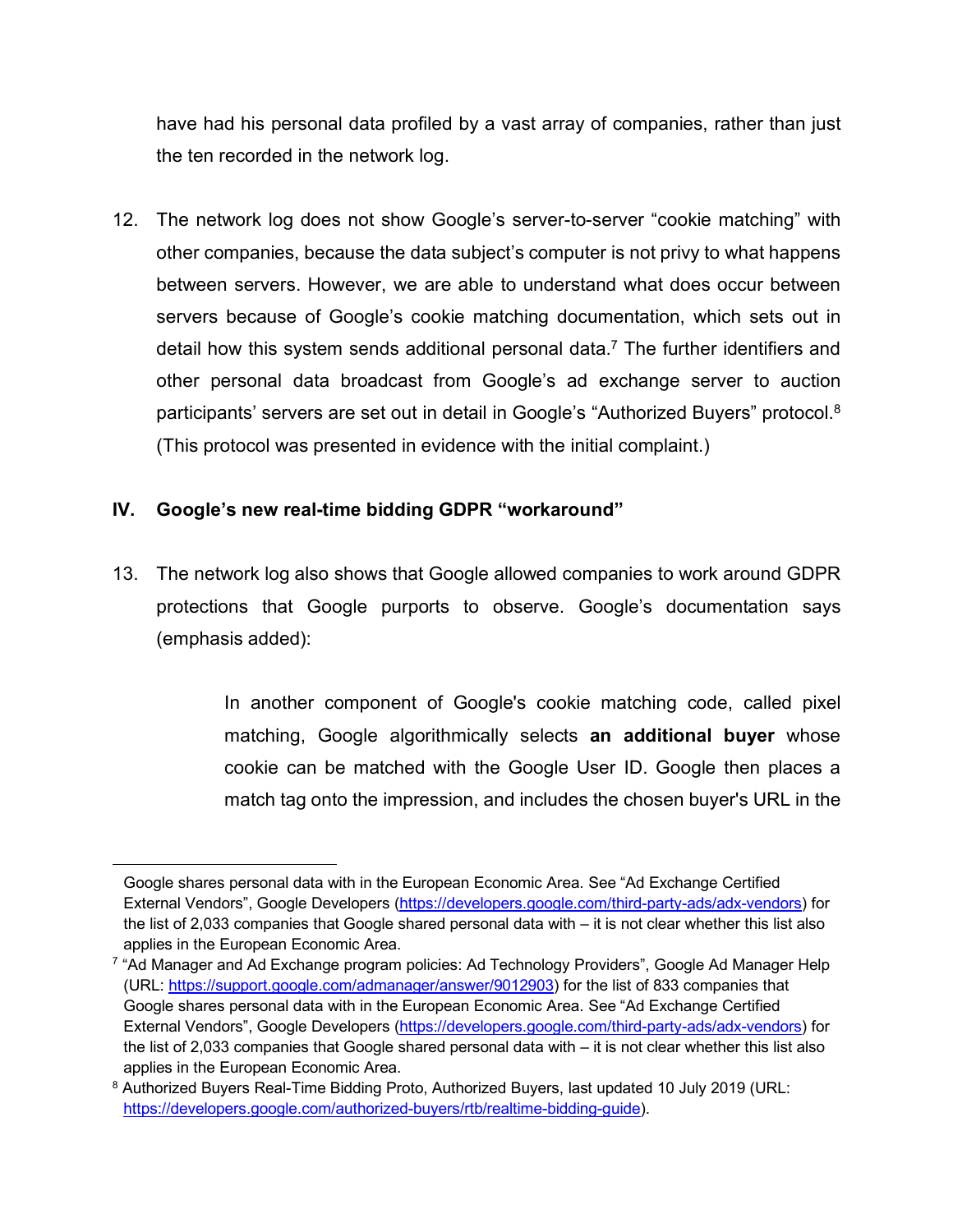match tag. ...Google places the match tag on the page, which combines a buyer-supplied URL with the Google User ID (the google\_gid parameter) and a new google push parameter. $9$ 

Nevertheless, the network log reveals that the reference to a singular "additional buyer" is false. In fact, Google allowed not only one additional party, but many, to match with the Google User ID about the Data Subject.

- 14. In the same document, Google claims that "Google prohibits multiple buyers from joining their match tables."<sup>10</sup> In fact, the network log further reveals that Google allowed multiple parties to match with their identifiers for the data subject with each other.
- 15. The network log shows that Google creates "cookie\_push.html" web pages (Google Push Pages hereafter). Google Push Pages display no visible content. These pages have URLs (page names) that are unique to the Data Subject. This in turn allows companies to pseudonymously identify the Data Subject, in circumstances where this would not otherwise be possible. Thus, the network traffic triggered by these Google Push Pages provides a hidden mechanism for the sharing of the Data Subject's personal data between Google and RTB companies.<sup>11</sup>
- 16. Analysis of these Google Push Page pages about the Data Subject reveals that RTB companies sent requests to Google that contained not only the "google gid"

<sup>1</sup> 9 "Cookie matching", Authorized Buyers, 25 June 2019 (URL: https://developers.google.com/authorizedbuyers/rtb/cookie-guide).<br><sup>10</sup> "Cookie matching", Authorized Buyers, 25 June 2019 (URL: https://developers.google.com/authorized-

buyers/rtb/cookie-guide).<br><sup>11</sup> Google has a default: "If a publisher doesn't engage with these controls to choose their own list, we will

apply a list of commonly used Ad Technology Providers." What the publisher is unlikely to realise is that there are 199 companies on this list. See "Ad Manager and Ad Exchange program policies", Google Ad Manager Help (URL: https://support.google.com/admanager/answer/9012903?hl=en).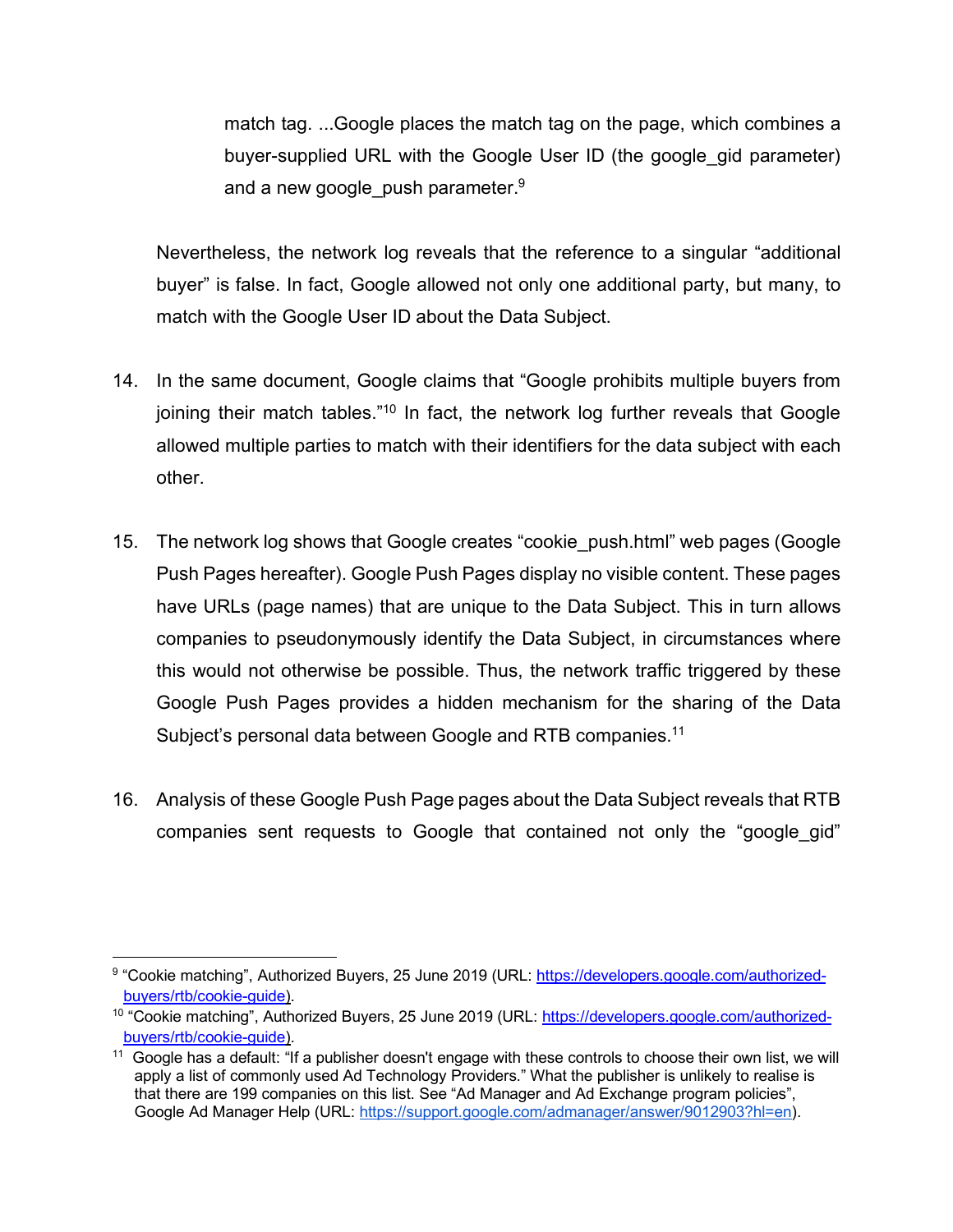identifier about the Data Subject, but also a new identifier called "google push". Other data were also sent.<sup>12</sup>

- 17. Like the "google gid" identifier, the "google push" identifier was previously given to these companies by Google to identify the Data Subject. However, there is an important difference between the two identifiers. The "google\_gid" identifier is specific to each company that receives it. This means that these companies are less likely to be able to cross-reference what they learn about the Data Subject from Google with each other. The "google\_push" identifier, however, is common to multiple companies who receive it. The Push Pages provided herewith show that several companies received the same google push identifier about the Data Subject from Google. This allows them to cross-reference their profiles about the Data Subject.
- 18. This is contrary to Google's prohibition against "multiple buyers from joining their match tables", and declaration that "bidders are expected to support the above principles, and to safeguard user privacy in their implementations".<sup>13</sup> It also appears to be a workaround to the data-trading limits, which Google believes apply under the GDPR. Google introduced new limitations on its RTB partners' access to identifiers on the day that the GDPR was applied, which the hidden Push Pages circumvent.14

<sup>&</sup>lt;u>.</u> <sup>12</sup> Other company specific fields include google nid (Network ID), google ula (an optional timestamp, and userlistid) and the option to append custom parameters to the redirect URIs like "p1=v1&p2=v2", which allow nearly unlimited possibilities for segment identifiers. See "Cookie matching", Authorized Buyers, Google (URL: https://developers.google.com/authorized-buyers/rtb/cookie-guide).

<sup>&</sup>lt;sup>13</sup> "Cookie matching", Authorized Buyers, 25 June 2019 (URL: https://developers.google.com/authorizedbuyers/rtb/cookie-guide).

<sup>&</sup>lt;sup>14</sup> "Google Sharply Limits DoubleClick ID Use, Citing GDPR", AdExchanger, 27 April 2018 (URL: https://adexchanger.com/platforms/google-sharply-limits-doubleclick-id-use-citing-gdpr/). Google made a public document in September 2018 that "We no longer populate encrypted UserID and PartnerID fields in Data Transfer for events associated with EEA users recorded in Campaign Manager and Display & Video 360" and that "We removed encrypted cookie IDs and list names (if used) from the Data Transfer file for all global bid requests to Authorized buyers".

See "Important changes to data transfer", Google Campaign Manager Help, 5 September 2018 (URL: https://support.google.com/dcm/answer/9006418?hl=en).